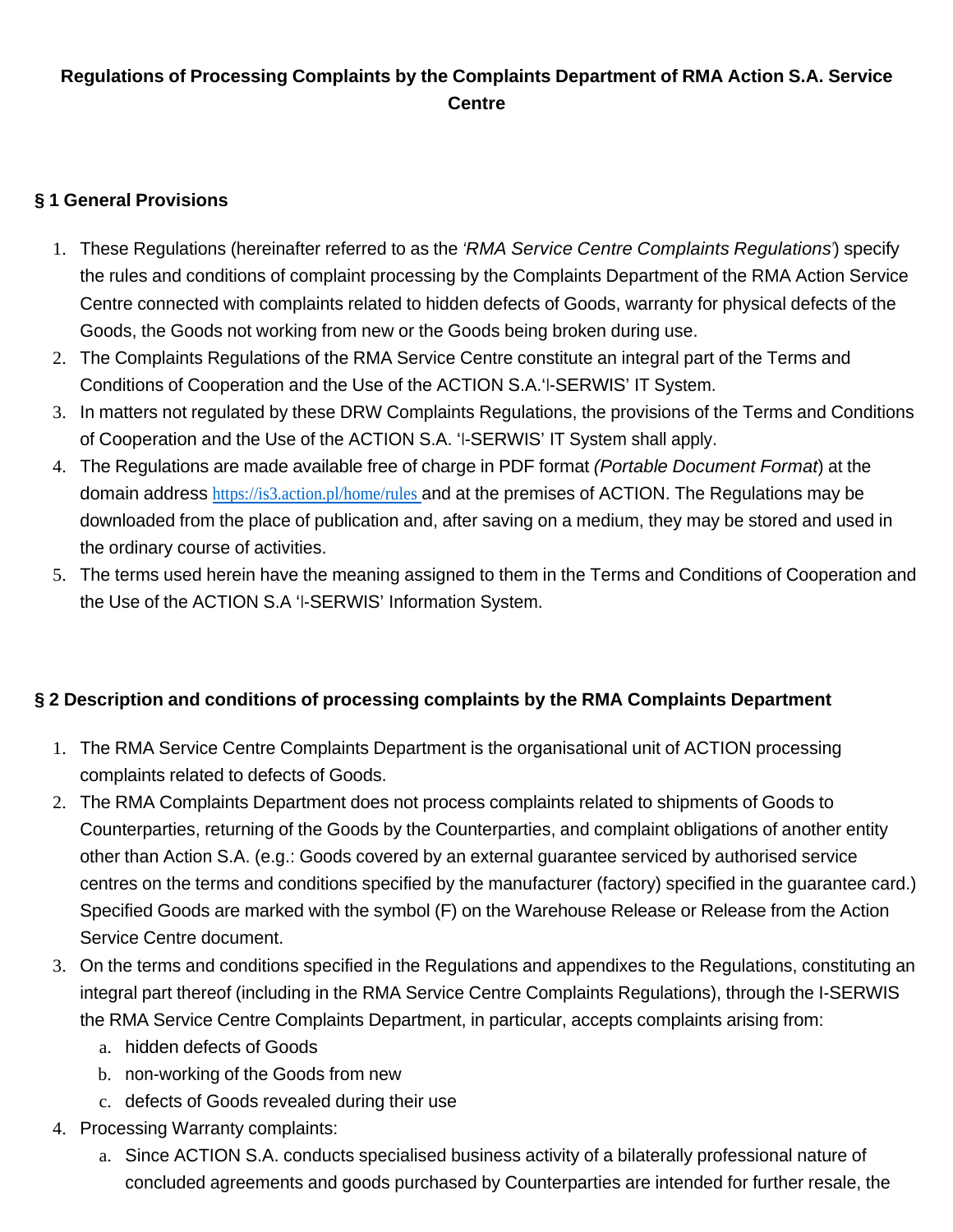parties exclude the Supplier's liability under warranty for defects of goods (Article 558 §1 of the Civil Code) with the exception of goods for which Action S.A. granted a separate warranty.

- b. In the event that the declarations of the buyer of the Goods on the fulfilment of the Counterparty's characteristics in accordance with §2 (2) of the i-Serwis Regulations proved to be inconsistent with the reality, ACTION carries out obligations under warranty in accordance with the provisions of the Civil Code.
- c. A separate Warranty granted for physical defects for the selected groups of goods referred to in item a (above) shall only cover the Counterparty's right to request the delivery of goods free from defects instead of the defective items. Other rights resulting from the provisions on statutory warranty for physical defects shall be excluded pursuant to Article 558 §1 of the Civil Code.
- 5. Processing complaints under the Guarantee granted by ACTION S.A.
	- a. The current period and type of guarantee for a particular product is given in the document RELEASE FROM THE WAREHOUSE, RELEASE FROM THE SERVICE CENTRE or is specified in the guarantee card of ACTION S.A.
	- b. Symbol (G) denotes that it is the Action Guarantee and the digital marking specifies the number of months of the guarantee from the moment of purchase at Action S.A.
	- c. Symbol (W) denotes that it is the Perpetual Action Guarantee. Its period ends (expires) after one year from the date the manufacturer or the factory ceases the production of a given assortment.
	- d. Symbol (B) denotes lack of Guarantee, and the goods are not subject to the RMA complaint procedure
	- e. Complaints concerning products with the guarantee cards of Action S.A. shall be settled and implemented by the SERVICE Department in accordance with the terms and conditions contained therein.
- 6. Complaints arising from the above-mentioned titles should be submitted during the period of liability calculated from the date of delivery of the Goods.
- 7. The condition for accepting the goods by the Action S.A. SERVICE CENTRE RECEIPTS DEPARTMENT is reporting the products concerned by the complaint via the Internet I-SERWIS program and assigning the product an individual RMA number by Action.
- 8. The goods may be accepted at the Action S.A. SERVICE CENTRE RECEIPTS DEPARTMENT, if the goods are delivered by the Counterparty in person or via a carrier (forwarder) at the Counterparty's cost and risk.
- 9. Sets (whole computers), laptops for which a guarantee has been granted, which is confirmed by the issued Action S.A guarantee card, must be delivered to the SERVICE CENTRE RECEIPTS DEPARTMENT, and in the case of shipments (parcels), the following text must be added thereon 'SERVICE CENTRE RECEIPTS DEPARTMENT'.
- 10. The Goods sold in the form of sub-assemblies (computer parts) must be:
	- a. accompanied with a printout (notification) showing the assigned RMA number, in the case of personal delivery to the Action S.A. SERVICE CENTRE RECEIPTS DEPARTMENT,
	- b. accompanied by the text 'SERVICE CENTRE RECEIPTS DEPARTMENT' with the RMA number placed in a visible place on the parcel in the case of shipment. Failure to comply with this will result in the refusal to accept the shipment and rejecting the complaint as unjustified.
- 11. The conditions for accepting at the Action S.A. SERVICE CENTRE RECEIPTS DEPARTMENT are:
	- a. Completeness of the device supplied in the original packaging, i.e. with such equipment and in the configuration in which it was purchased by the Counterparty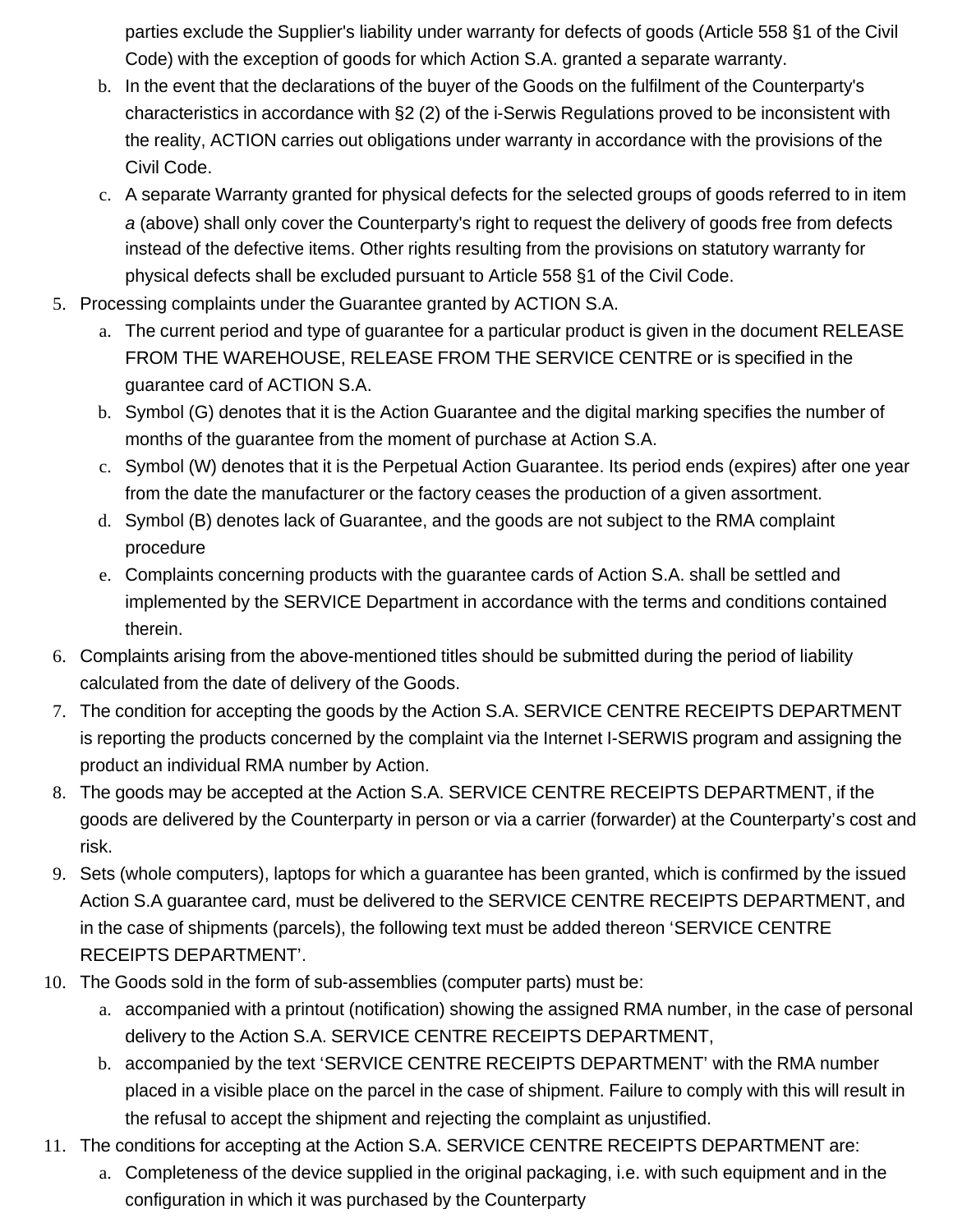- b. Attaching: a copy of the purchase invoice, a correctly filled Action S.A. guarantee card (i.e. containing the date of the release of the goods, signature and stamp of Action) and a detailed description of the damage (or filled in complaint form)
- c. If the goods are not accompanied by the Action S.A. guarantee card:
	- i. they must have the attached guarantee stickers untouched (the silver and colourful one)
	- ii. they should be delivered with a legible document of RELEASE FROM ACTION S.A. WAREHOUSE or RELEASE FROM ACTION S.A. SERVICE CENTRE with the signature and stamp of Action S.A.
- d. If goods are delivered to the SERVICE CENTRE RECEIPTS DEPARTMENT by a carrier (forwarder) – additionally attaching specifications to each package, which shall include:
	- i. name of the goods.
	- ii. serial number of the goods if it is specified as to the identity.
	- iii. description of the attached equipment.
	- iv. quantity of goods contained in a given parcel.
	- v. detailed description of the defects.
- e. Removal of stickers, tapes and markings placed on the goods by the Counterparty
- 12. In the case of the personal delivery of goods, confirmation of accepting the goods at the Action S.A. SERVICE CENTRE RECEIPTS DEPARTMENT is the issue of the company SERVICE REVERSE DOCUMENT of Action S.A.
- 13. The Action S.A Service Centre reserves that:
	- a. It does not issue a duplicate in the aforementioned SERVICE REVERSE DOCUMENT or the document of RELEASE FROM ACTION S.A SERVICE CENTRE.
	- b. It shall not be held liable for the consequences of the loss of the SERVICE REVERSE DOCUMENT or the document of RELEASE FROM ACTION S.A SERVICE CENTRE.
- 14. In the case of delivery of goods through a carrier (forwarder), the confirmation of acceptance of the parcel at the SERVICE CENTRE RECEIPTS DEPARTMENT is submitting a signature and a stamp with the name of an employee of the Action S.A. service centre on the consignment note.
	- a. At the same time, Action S.A. reserves the right to withdraw the goods from the service centre and send it back to the Counterparty at its cost if the Counterparty fails to keep the conditions specified in §2 item 5(e); 7; 8; 9; 10(a); 10(b); 11; or the condition of the shipment deviates from that described in the attached documents.
	- b. The withdrawal of the goods referred to in §2 (14)(a) or explaining potential non-compliances may take place within two working days from the date of submitting the stamp and signature on the consignment note by an employee of Action S.A.
	- c. The Counterparty may raise objections concerning the condition of the goods returned to it by the Action S.A. Service Centre (e.g. quality, performance, equipment, etc.) within two working days from the date of receipt of the goods (the date of signing the consignment note by the Counterparty).
	- d. Failure to report the objections listed in §2 (14)(a) and 14(b) shall mean accepting the condition of the shipment by Action S.A. and the loss of rights under §2 (14)(b).
	- e. Failure to report the objections mentioned in §2 (14)(c) by the Counterparty shall mean accepting by the Counterparty, the condition of the shipment of goods returned by the Action S.A service centre.
- 15. Service deadlines:
	- a. The Action S.A. Service Centre undertakes to respond to the Counterparty's complaint report within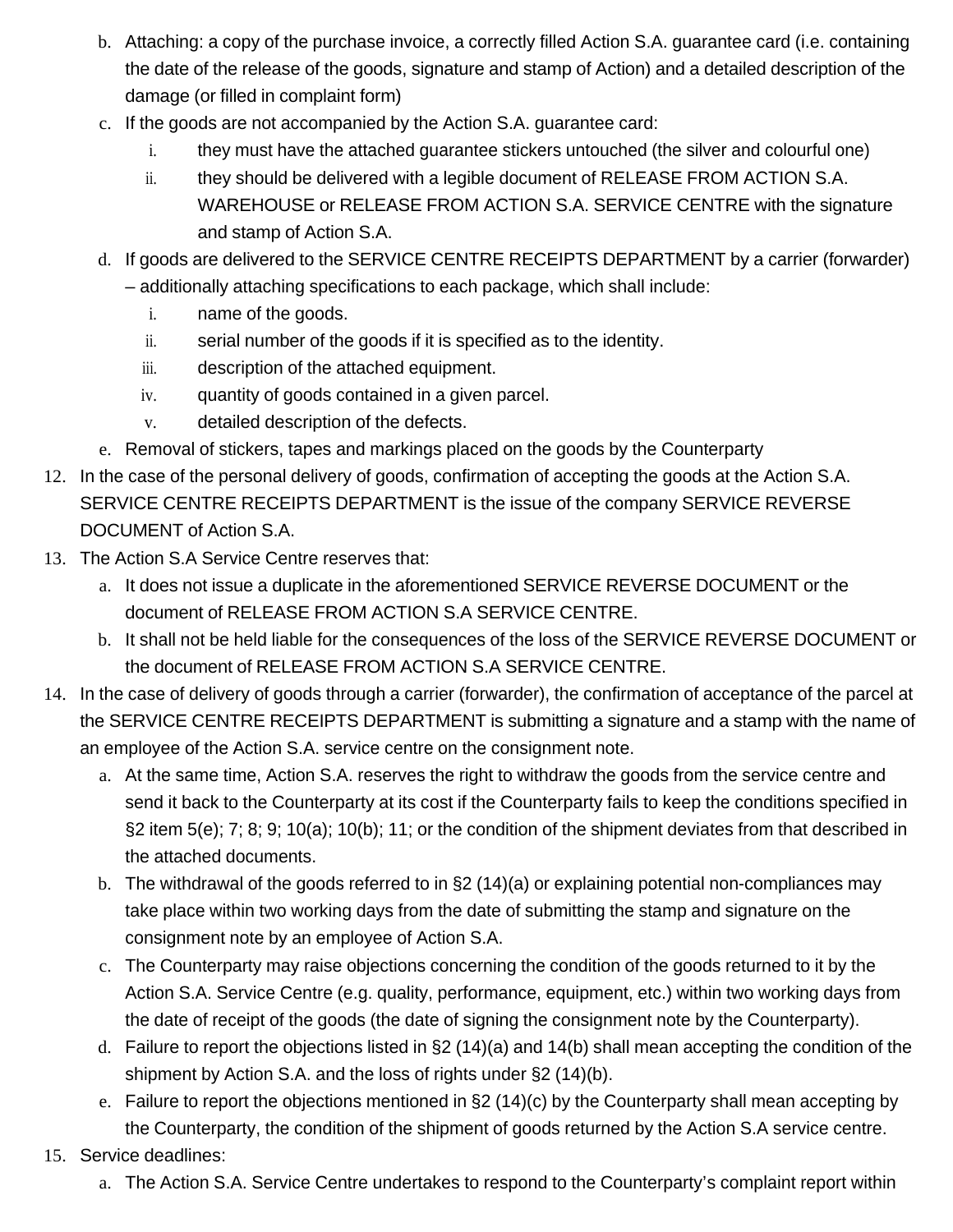12 business days counted from the date of accepting the goods at the Receipts Department Service. Attaching the RMA number will be considered within 2 working days from the date of filing the complaint by the Counterparty.

- b. Action S.A. SERVICE DEPARTMENT undertakes to repair the goods reported under the complaint procedure within the time limit specified in the guarantee card.
- c. In special cases (conditional acceptance), the repair time may be extended up to 3 months.
- d. The date of commencing the complaint at the Action S.A. SERVICE CENTRE RECEIPTS DEPARTMENT shall be calculated from the date of delivery by the Counterparty of the required documents, equipment, etc., described in §2 (11). The dates of service settlements referred to in §2 (15)(a); (15)(b), and 15(c) shall be calculated in the case of personal delivery by the Counterparty of the equipment to the service centre from the date of receiving the goods at the Action S.A. SERVICE CENTRE RECEIPTS DEPARTMENT, and issuing the reverse document until the time of repair by Action S.A. SERVICE CENTRE RECEIPTS DEPARTMENT, and in the case of delivery of the equipment by a shipment (a parcel) via a carrier, the date of commencement shall be calculated from the date of receipt of the shipment (parcel) from the carrier by an employee of the Action S.A. SERVICE CENTRE PARCEL DEPARTMENT and shall be completed by the date of sending and accepting the shipment (parcel) by the carrier (forwarding company).
- 16. Procedure for the release of goods from the service centre:
	- a. For products delivered in person, the Counterparty is obliged to present the original of the document confirming the acceptance of the faulty product by the Service Centre Receipts Department.
	- b. Products delivered by shipment to Action S.A. shall be sent back to the address of the Counterparty via a carrier (forwarder) at the expense of Action S.A.
	- c. Before collecting the shipment, the Counterparty should check the external packaging state, the state of the company Action S.A. protection tape in the presence of the courier and check if the number of packages matches the number indicated in the consignment note.
	- d. If the shipment is incomplete (delivering a different number of packages than the number mentioned in the consignment note), if there is damage to the protection tape of Action S.A., the manufacturer (factory) tape, damage to the packaging (folding, tearing, soaking, etc.) incompatibility of the weight of the shipment with the one declared in the consignment note, the damage protocol should be drawn up in the presence of the courier.
	- e. The shipment damaged in transport should be returned via the same carrier after prior agreement with the trader serving the given Counterparty or reported to the address: reklamacje@action.pl, phone no.: (22) 332 16 75. The shipment must be accompanied by the annotation 'DAMAGED IN TRANSPORT', the name of the employee of Action S.A. with whom the return was agreed should be given, and the shipping damage protocol prepared and signed by the courier and the Counterparty should be attached.
	- f. Guarantee rights are specified in the guarantee card of the product. If the product does not have a guarantee card and is covered by the ACTION Guarantee (in accordance with §2 (5)), the guarantor is obliged to repair the goods or replace them with the same new product free from defects or other new goods, free from defects with similar or better technical parameters, of the same or another manufacturer. In any case, ACTION S.A. decides on the method of performing the guarantee. In cases where:
		- i. Action S.A. SERVICE DEPARTMENT has performed three major repairs under the Action guarantee, and the goods still do not fulfil the functions or prevent the use of the goods in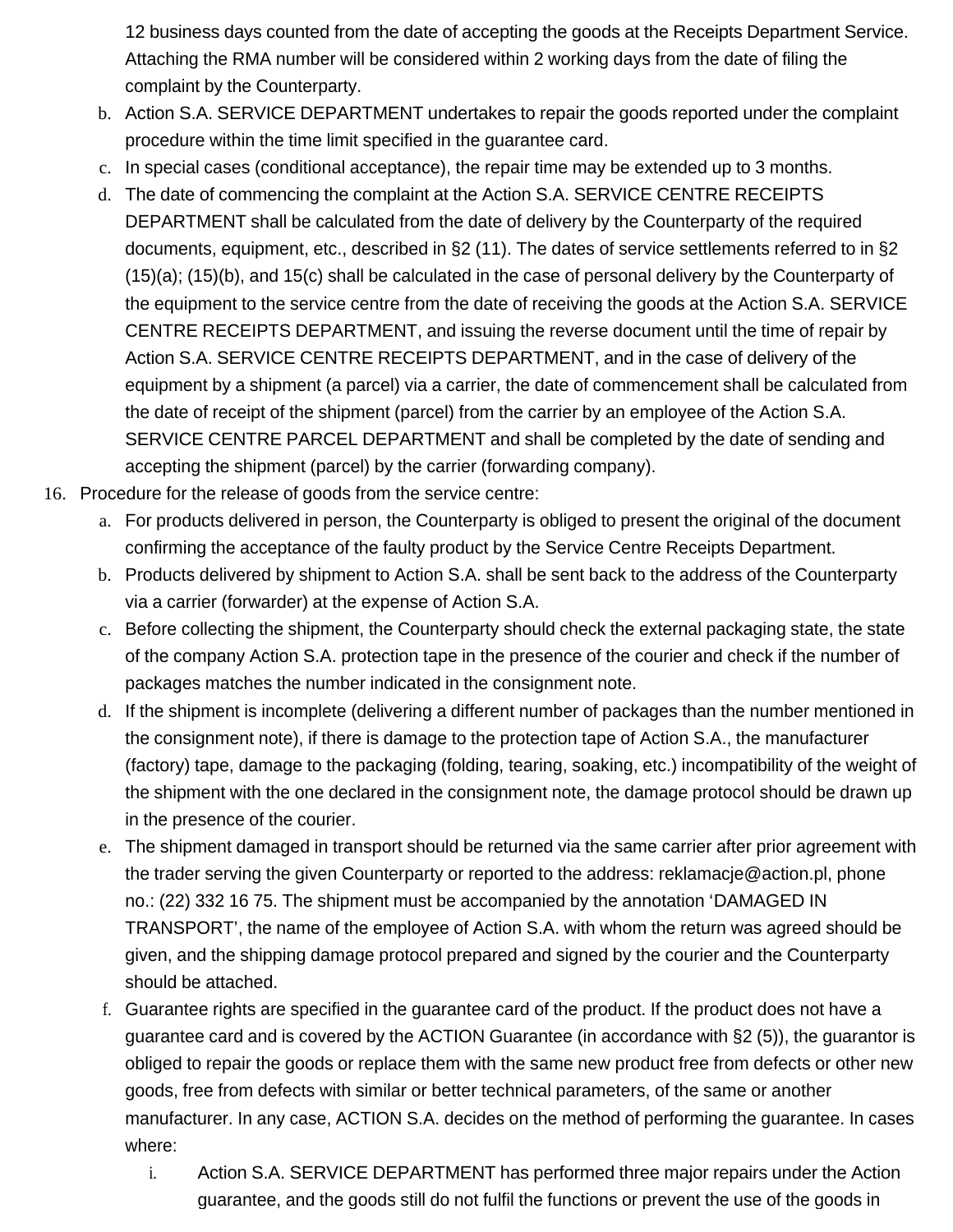accordance with their intended purpose,

- ii. Action S.A. SERVICE DEPARTMENT shall deem the guarantee repair impossible or meeting the deadlines specified in §2 (15)(a), (15)(b) (15)(c) impossible to meet – the person entitled under the guarantee shall have the right to exchange the goods for the same new goods, free from defects or other new goods, free from defects, with similar or better technical parameters, from the same or another manufacturer, and, if this was not possible, to receive a correcting invoice for the defective goods.
- iii. In the rights referred to in §2 (16)(f)(i) and 16(f)(ii) (in the case of lack of goods in the service warehouse), Action S.A. service centre shall issue a document which authorises the Counterparty to collect a new product or a corrective invoice, after accepting and approving by the CORRECTIONS Department, in compliance with the guarantee/warranty rights in accordance with the rules of the complaint procedure in force at Action S.A.
- iv. The guarantee is extended by the duration of the stay of the equipment in the Action S.A SERVICE CENTRE, and it is calculated from the date of accepting the goods to the abovementioned Action service centres – until the date of repair of the goods by Action S.A. SERVICE CENTRE in the case of personal delivery of the goods by the Counterparty (issuing the service reverse document of Action S.A.)
- v. In the case of delivering the equipment by shipment (parcel), the guarantee period shall be extended and shall be calculated from the date of accepting the shipment (parcel) by ACTION S.A. SERVICE CENTRE RECEIPTS DEPARTMENT until the date of issuing (dispatching) the shipment (parcel) from the above-mentioned Action S.A. service centres to the carrier (forwarding company).
- vi. After issuing a corrective invoice for the goods complained about, the goods receipt form at the Action S.A. service centre (reverse) shall cease to be valid.
- 17. General Terms and Conditions of Guarantee for ActiveJet and Actis consumables
	- a. Activejet Consumables are covered by a 5-year guarantee period calculated from the date of purchase by the end customer, or until the colouring agent runs out, whichever event occurs first,
	- b. Actis consumables are covered by a 3-year guarantee period calculated from the date of purchase by the final customer, or until the colouring agent runs out, whichever event occurs first,
	- c. A test printout (if technically possible) shall be attached to the product complained about.
	- d. The products complained about cannot be worn out by more than 70%.
	- e. If the manufacturer of the device refuses to repair the equipment related to the use of Activejet or Actis consumables, the manufacturer of the materials undertakes to repair or replace the equipment at its own expense.
	- f. The manufacturer shall not be liable for mechanical damage caused by the user's fault or by any independent external factors.
	- g. The relevant provisions of the Civil Code shall apply to matters not regulated by the terms and conditions of the guarantee.
- 18. Loss of the Guarantee Rights
	- a. The guarantee is lost if the following circumstances are found:
		- i. breaking or damaging the guarantee seals of Action S.A. or the manufacturer's (factory's),
		- ii. unauthorised repairs carried out by unauthorised persons,
		- iii. damaging or destroying serial numbers, bar codes,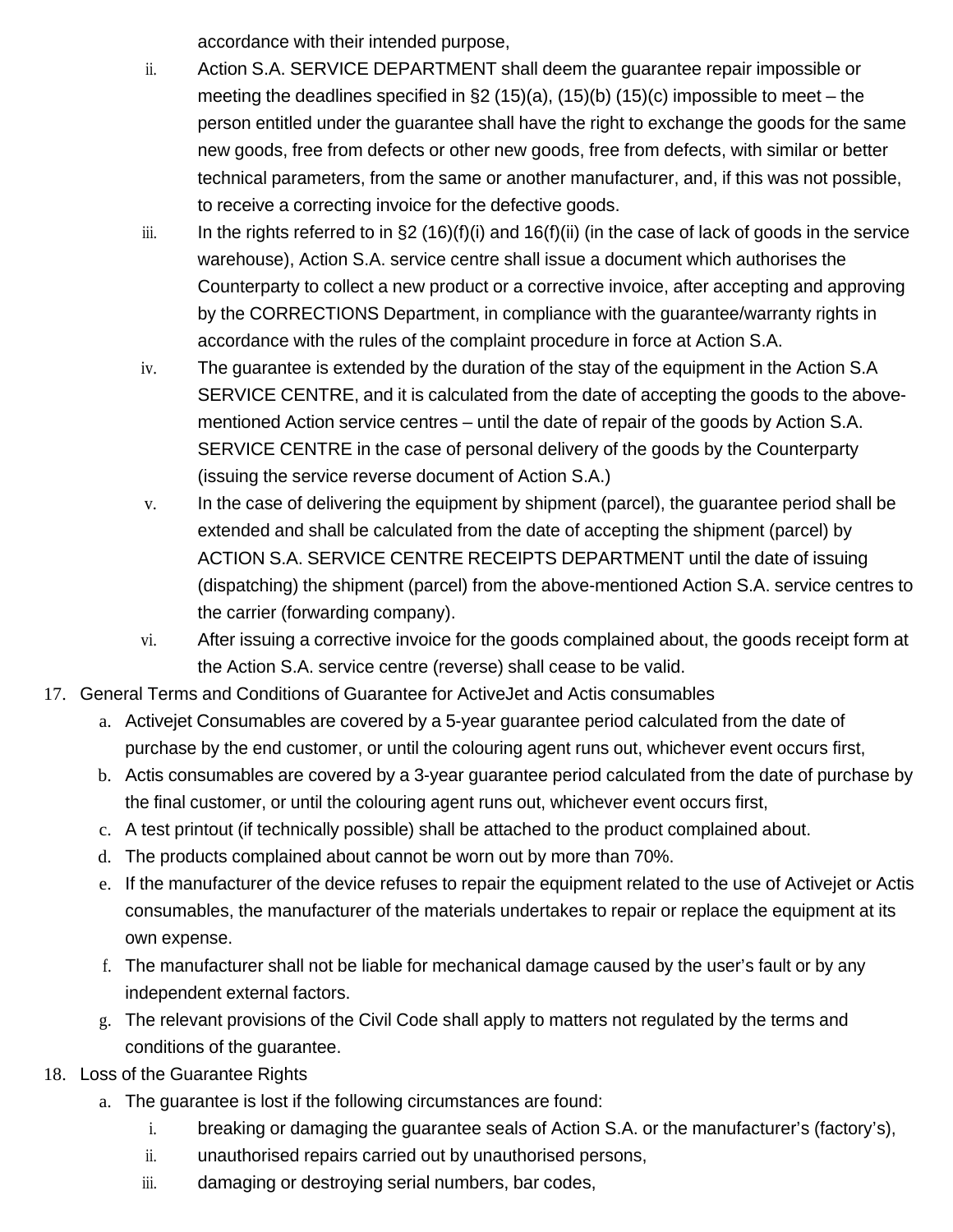- iv. mechanical, chemical, thermal or intentional damage to the goods and the defects caused by them listed in  $\S2(18)(a)(iii)$
- v. damage resulting from improper use or use in a way inconsistent with the user's manual, installing, storing, maintaining or adjusting the goods.
- vi. damage to the goods resulting from the use of non-original materials or materials which are not compliant with the recommendations of the consumables manufacturer,
- vii. the guarantee card of ACTION, the document of RELEASE FROM ACTION WAREHOUSE, the document of RELEASE FROM ACTION S.A. SERVICE CENTRE or the invoice for the purchase of ACTION goods are impossible to read

#### 19. Exclusions from the Guarantee

- a. The following shall not be subject to the Guarantee:
	- i. data carriers on which the software is delivered,
	- ii. Action S.A. is not liable for the data left by the Counterparty on disks and other carriers delivered to the Action S.A. Service Centre.
	- iii. Goods not compatible with the Counterparty's equipment,
	- iv. defects and damage to goods resulting from force majeure (fire, lightning, flood, improper power supply voltage, overvoltage, etc.).
- 20. The course of the complaint
	- a. Information concerning the course of processing a given complaint is visible in I-SERWIS (the tab: Complaints> RMA Service) after the User has entered the authorisation parameters in accordance with § 4 (3) of the Terms and Conditions of Cooperation and the Use of the ACTION S.A 'I-SERWIS' Information System . The user is obliged to independently monitor the status of a given complaint and enter the response to a given complaint.
	- b. Appeals from the decision of the Complaints Department of the RMA Service Centre should be submitted within 14 calendar days from the date of issuing the complaint decision to the e-mail address: reklamacje@action.pl.
	- c. Action S.A. does not issue duplicates of the guarantee cards of the manufacturers (factory), ACTION guarantee cards or the documents of RELEASE FROM ACTION S.A. WAREHOUSE and shall not be liable for the consequences of their loss.
	- d. The costs of repairs not covered by the guarantee, as well as the costs of an inspection as a result of which no reported damage is found, shall be borne by the Counterparty.
	- e. Action S.A. shall not be held liable for any damage or loss resulting from the inability to use the equipment under repair.
	- f. When accepting the goods, the Counterparty is obliged to check whether it has received the ACTION guarantee card, the manufacturer's (factory) guarantee card, the document of RELEASE FROM ACTION S.A. WAREHOUSE, the document of RELEASE FROM ACTION S.A. SERVICE CENTRE.

## **§ 3 Final provisions**